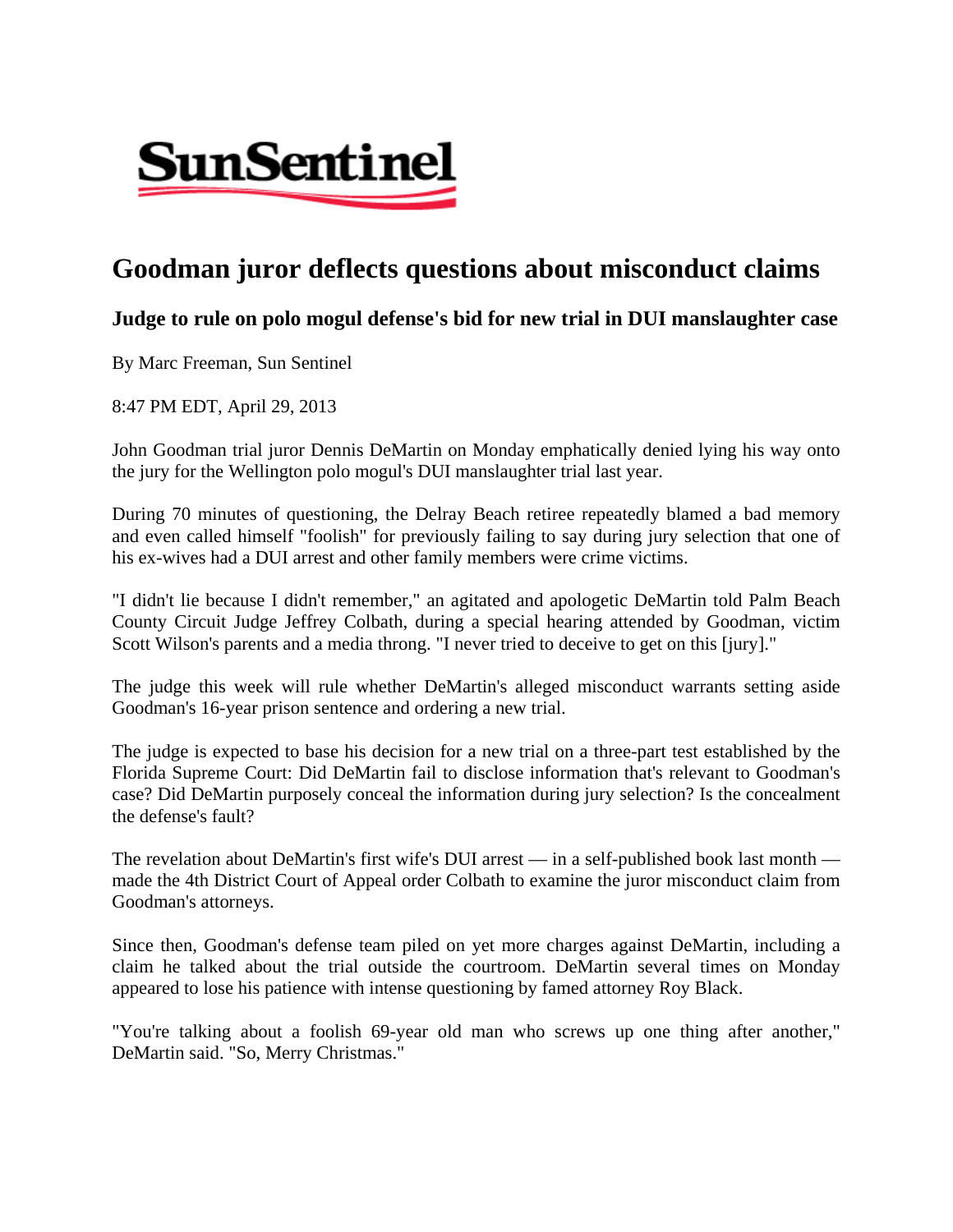DeMartin first came under scrutiny a year ago after admitting he held a private vodka-drinking experiment before deliberating Goodman's guilt, and writing about it in a book. Twice Monday he said he sympathized with Goodman, concerning matters of alcohol and drug use.

"I'm stupid because I feel sorry for this gentleman, and I convicted him," DeMartin said. Before sentencing Goodman last May, Colbath had decided the drinking test was juror misconduct but had no effect on the verdict.

Goodman, 49, wore a blue suit and a green tie and was seen conferring with his attorneys throughout Monday's hearing. The millionaire founder of International Polo Club Palm Beach and heir to a Texas manufacturing fortune remains under house arrest at his equestrian estate after posting a \$7 million appellate bond.

Scott Smith, attorney for the victim's father, William Wilson, said he didn't want the spectacle over DeMartin to detract from the Feb. 12, 2010 tragedy.

Goodman was found guilty of driving drunk and smashing his speeding Bentley into Scott Wilson's Hyundai at the intersection of 120th Avenue and Lake Worth Road in Wellington. Wilson's car flipped into a canal, where the 23-year-old drowned.

"Dennis DeMartin did not kill Scott Patrick Wilson," Smith told reporters after the hearing. "John Goodman killed Scott Patrick Wilson."

Lili Wilson, the victim's mother, declined to comment after the hearing. Colbath told the attorneys he would consider DeMartin's testimony and the legal arguments before issuing a ruling. If he decides against a new trial, Goodman's challenge returns to the appellate court.

Assistant State Attorney Sherri Collins, who also questioned DeMartin, said it comes down to whether the judge believes DeMartin lied or forgot the ex-wife's DUI arrest and a home-invasion attack on his family.

"He is foolish," Collins said of DeMartin. "I agree with him."

After DeMartin left the courtroom, Goodman jury consultant Joshua Dubin testified that research from focus groups and two mock trials led the defense team to reject prospective jurors who raised red flags. But they had no way of knowing about DeMartin's hidden family history at the time.

"We would have not kept him around for a split second," Dubin said. "We relied on his honesty."

DeMartin repeatedly rejected Black's claim that he deliberately concealed the DUI arrest of his first wife, which records show happened in 1997 after they were divorced.

"I had blocked it out," the former accountant said, blaming strokes he suffered in 1975 and 1988. "I never thought about that stuff at all, so help me God."